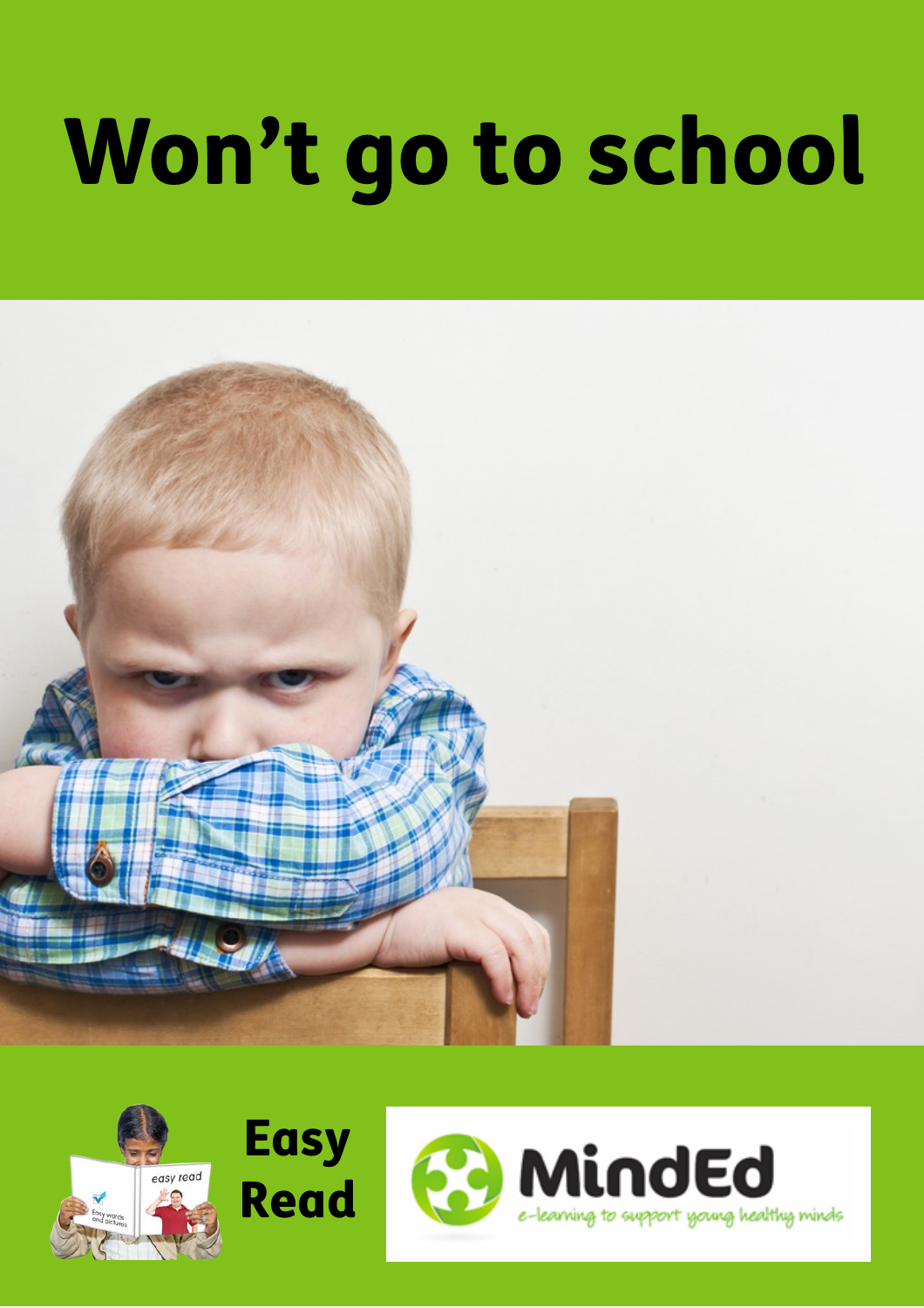## **Contents**

|                                                     | Page |
|-----------------------------------------------------|------|
| Why children and young people won't go to<br>school | 3    |
| - Anxiety                                           | 3    |
| - Bullying                                          | 4    |
| - Too much work                                     | 5    |
| - Family Problems                                   | 5    |
| - problems with sleeping                            | 6    |
| - Depression                                        | 7    |
| What if my child won't go to school?                | 8    |
| For more information                                | 12   |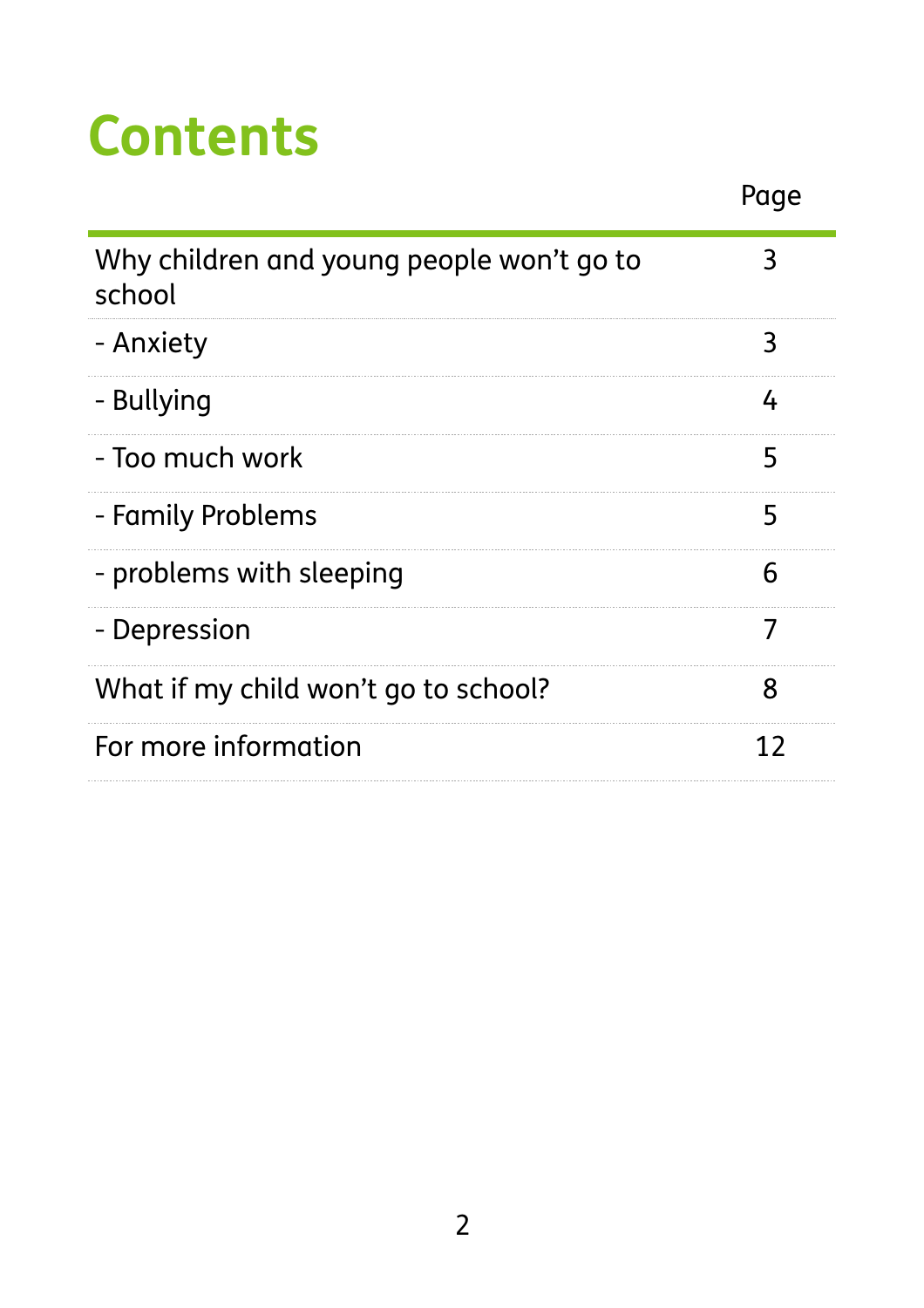## **Why children and young people won't go to school**





**Anxiety** is a type of worrying in which a person thinks that something bad will happen and that they won't cope.



It might be a reason that children won't go to school.

People who worry a lot find it difficult to deal with new situations.



People who worry often do not want to go to places they are afraid of.

Parents might think that the answer is to keep the child off school. But this will make it worse.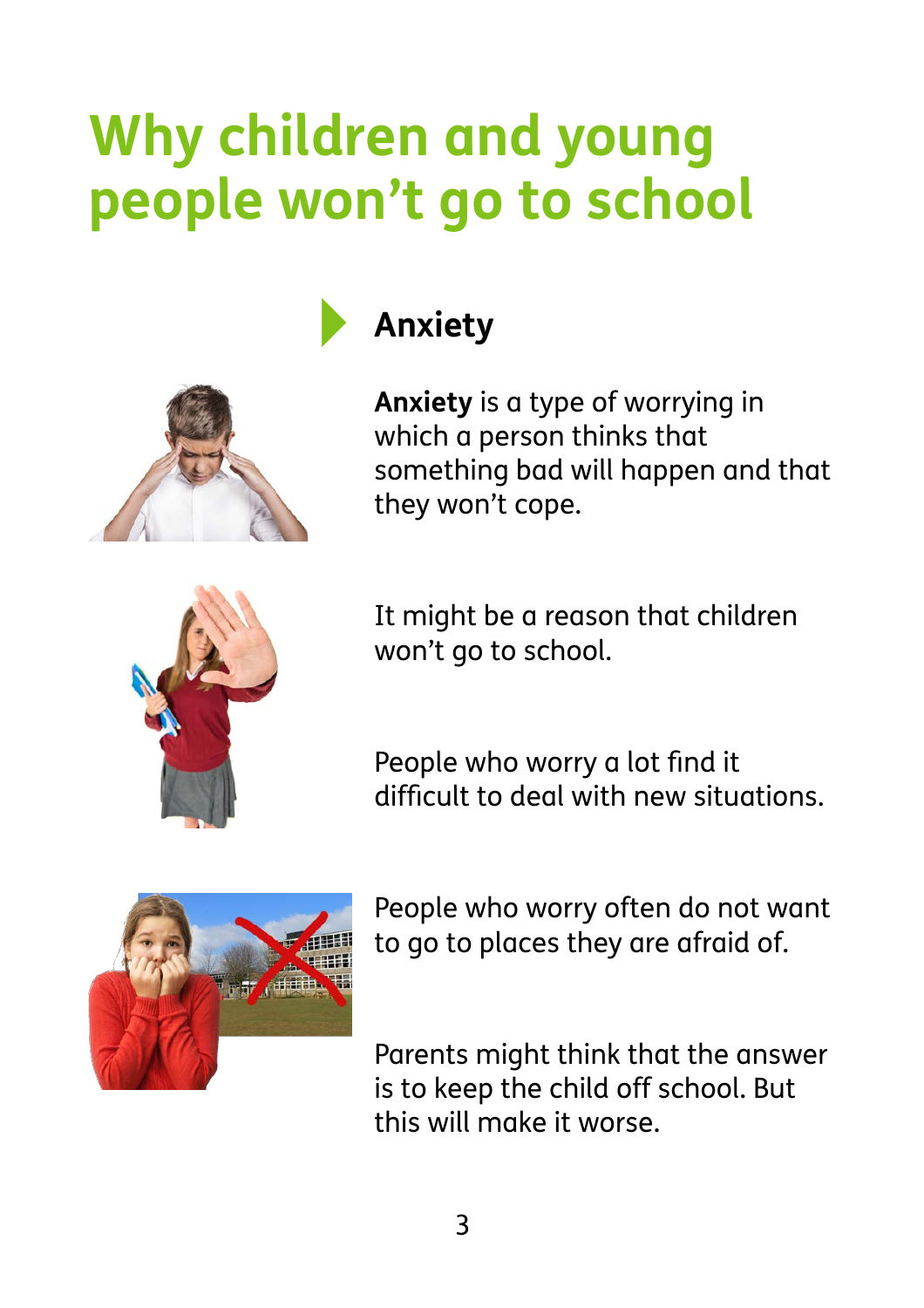

#### **‣Bullying**

Bullying can make children feel unsafe at school.

Bullying on **social media** sites is a worry.



**Social media** are websites where people can leave messages or photos for other people to see like Facebook.



Children and young people don't always speak out because they are frightened about what might happen.



It may be important to ask your child about any problems they are having with other children.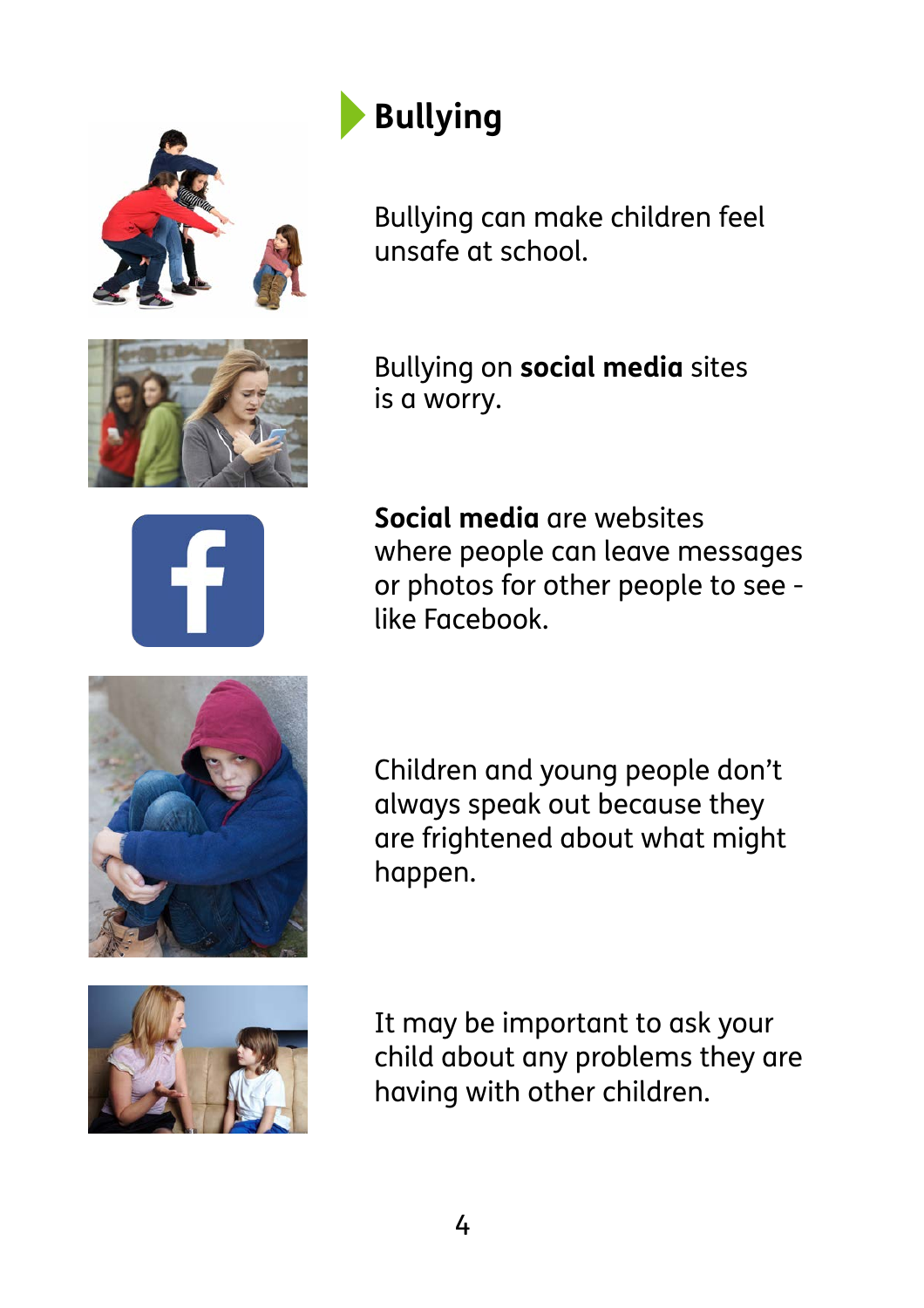

#### **‣ Too much work**

Ask if your child is having a difficulty with:-



Someone - maybe a teacher.

Could your child have a learning difficulty?



#### **‣ Family problems**

School can be hard when something difficult happens at home. Maybe someone has died, or parents are splitting up.



It can help to keep going to school even during difficult times.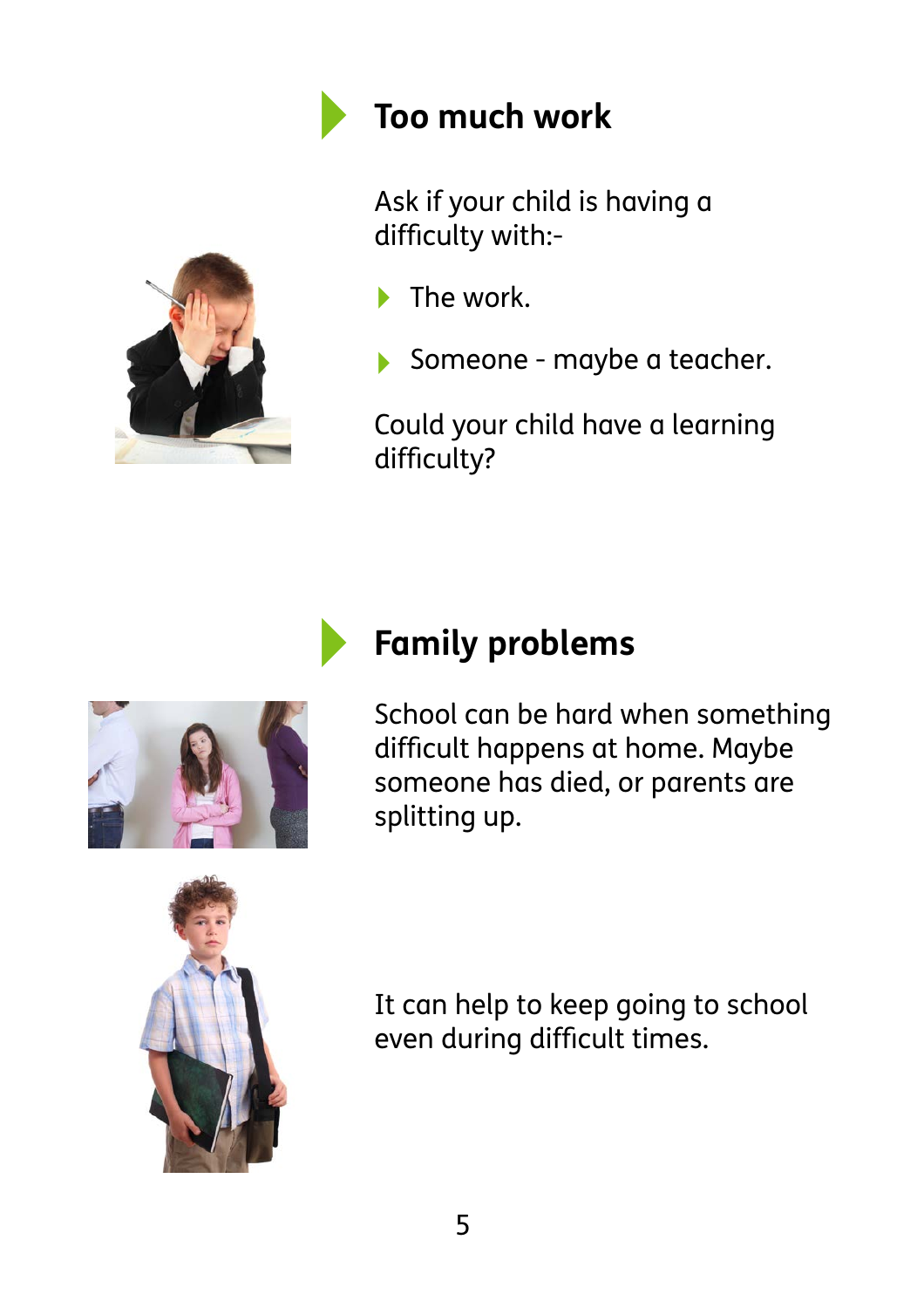

Children who have to start caring for a ill parent may worry about attending school.



They worry about how their family member will cope without their support.





Not enough sleep can be a reason for not going to school.



Many young people spend time on the computer in the evening and into the night.

This might mean that they are not getting enough sleep.



It is important to have rules about when your child can be on their computer.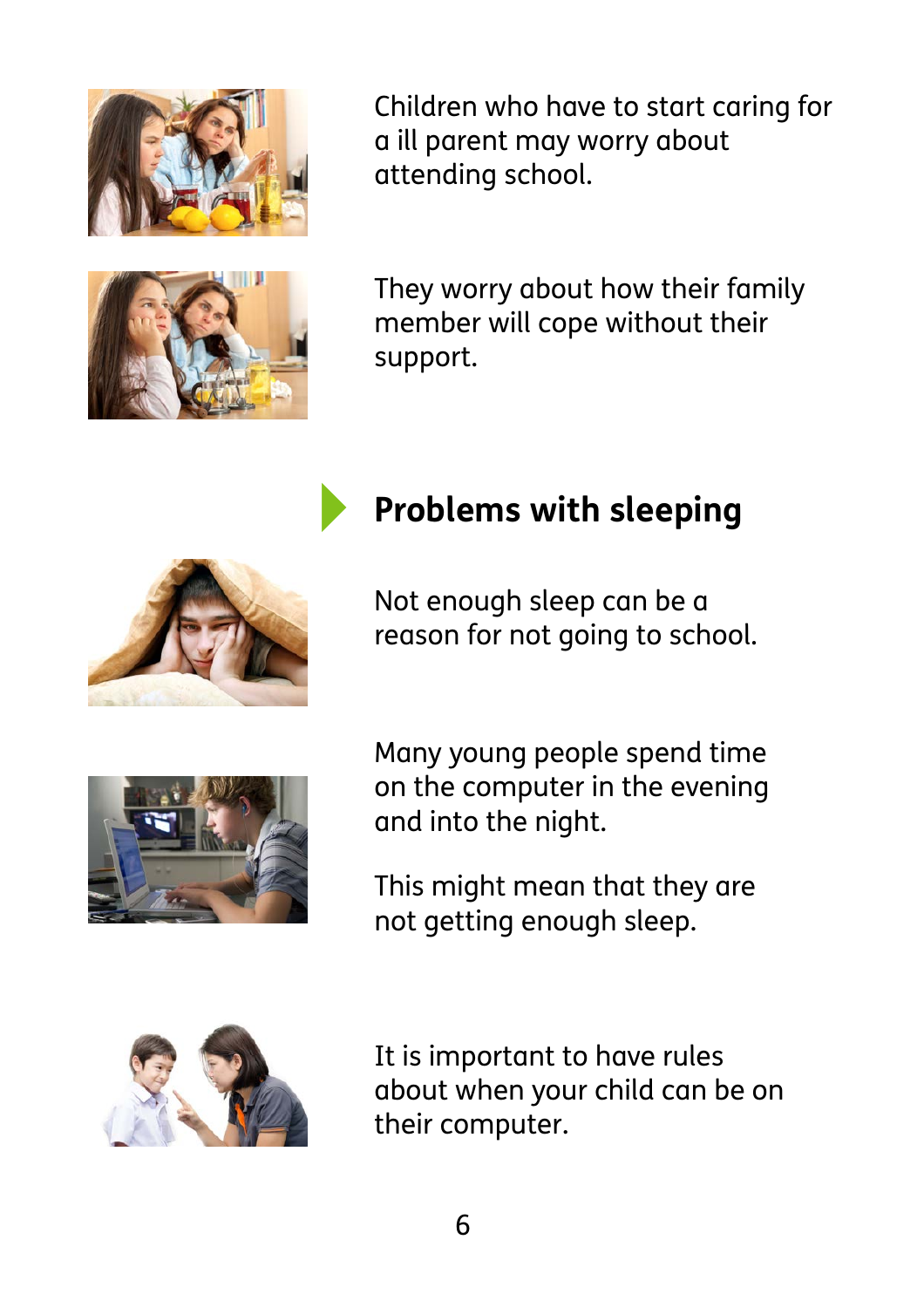

#### **‣ Depression**

Some young people do not want to attend school because they are feeling **depressed**.









#### **Depression** might be:-

- **Feeling low.**
- ‣ Being angry all the time.
- **I** Losing their temper a lot.
- ▶ Crying a lot.
- Being bored all the time.
- ‣ Not wanting to see their friends.

If your child has been like this for more than a few weeks you should take your child to the doctor.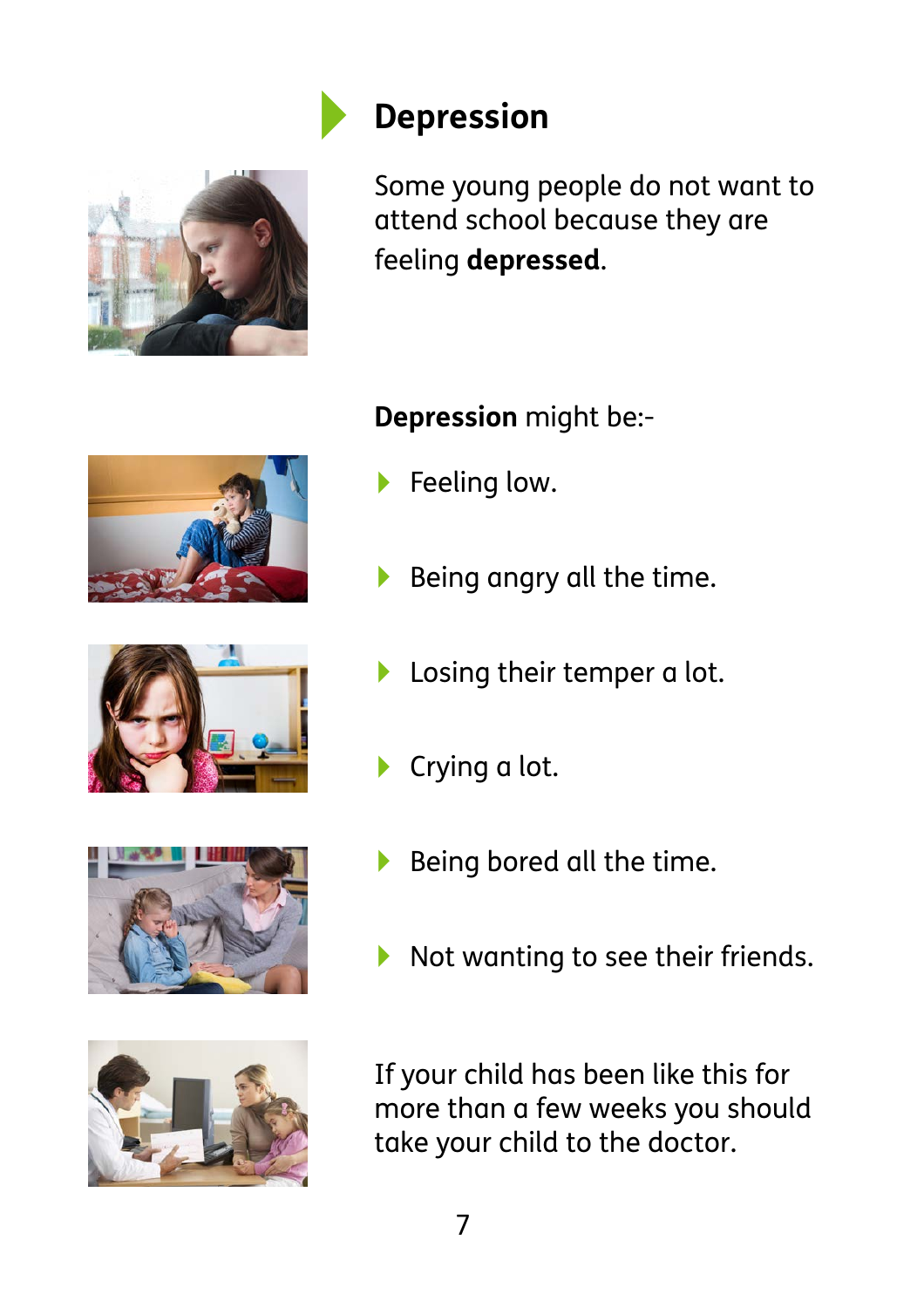### **What if my child won't go to school?**



By law, parents of school-age children must make sure that their children get a suitable education.

All children registered at a school must attend regularly.



If you are worried that your child is not going to school you should go and talk with the school. They will help you.



#### **What should I do?**

First to talk to your child about why going to school is difficult.

Listen carefully to your child's answers. Try to imagine how they feel.



Go and talk to their teacher at the school.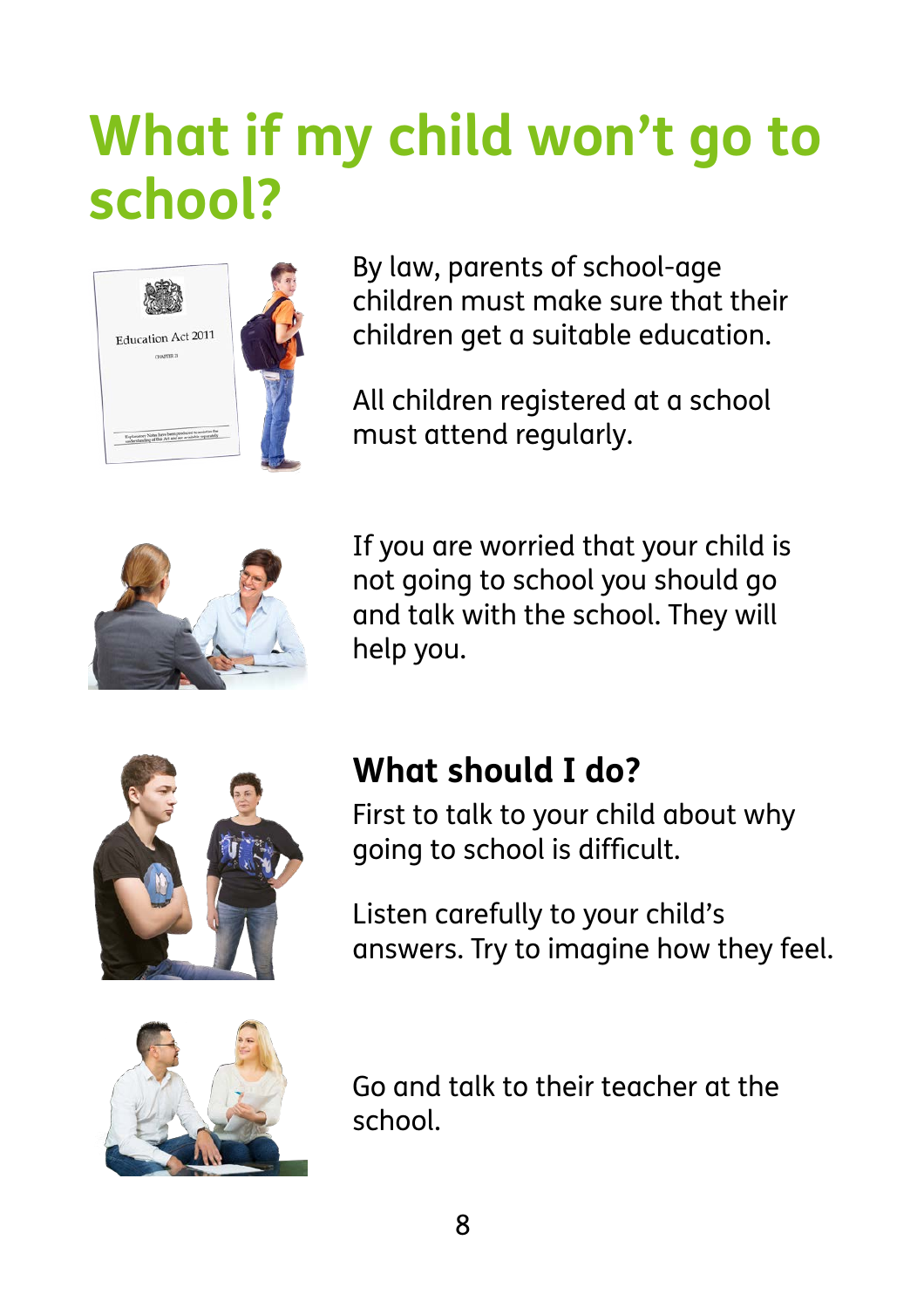

The school may have people who can offer support. If so you should work together.



#### **Make a plan**

Make a plan to help your child to feel OK about going to school.



Everyone should understand the plan.



#### **Dropping off**

It can help a child to arrive early or late when it is quiet.

It might help if they use a quieter entrance.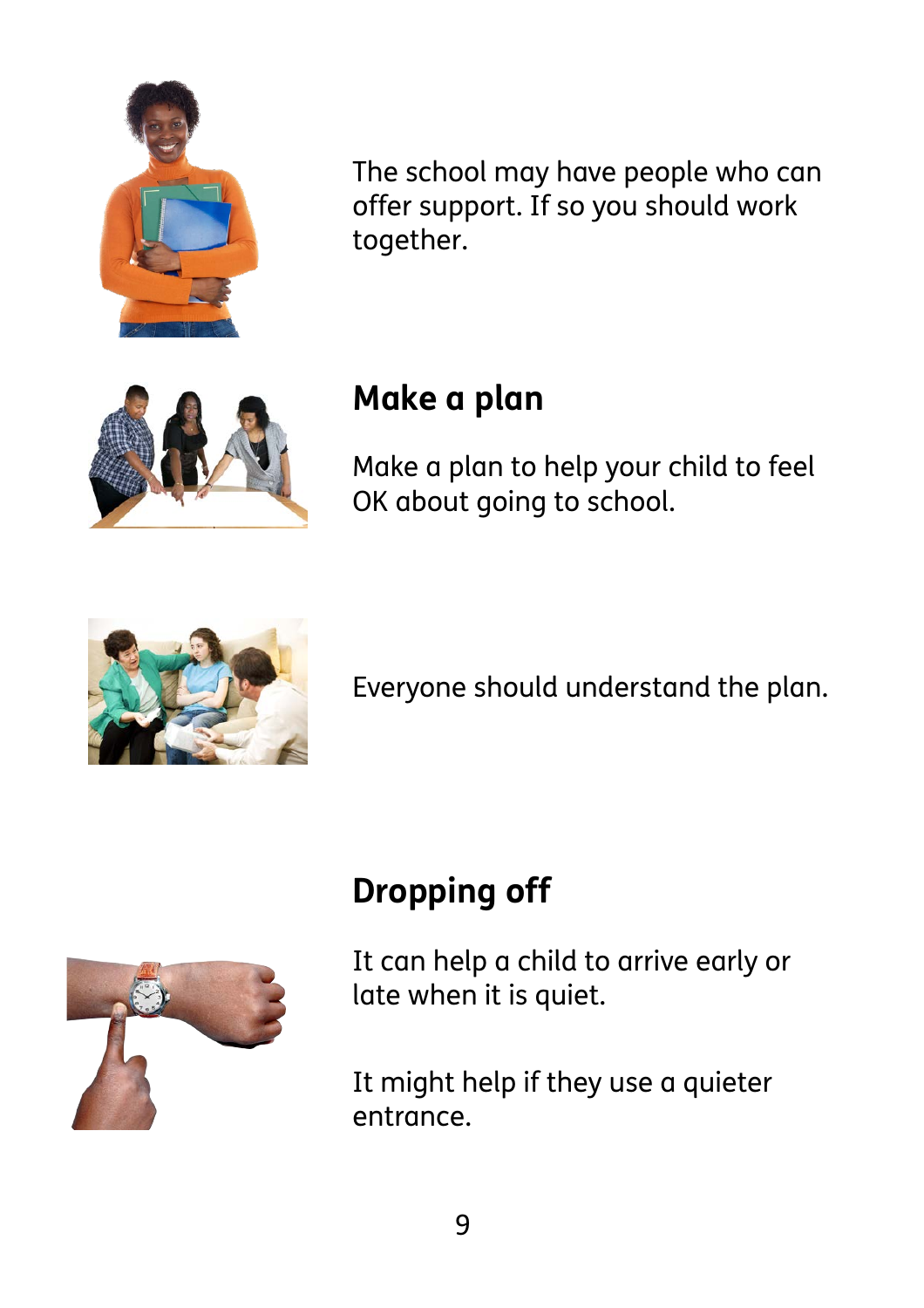

Arrange for someone from the school to meet your child at the door.

Your child may become upset but taking a long time to say "Goodbye" can make it worse.

It might make you feel better if you can phone someone at the school to check that they have settled down OK.

## **When they arrive at school**



It might help if your child can go to a quiet place.



Sometimes it is good for a child to have a job they have to do straight away when they arrive.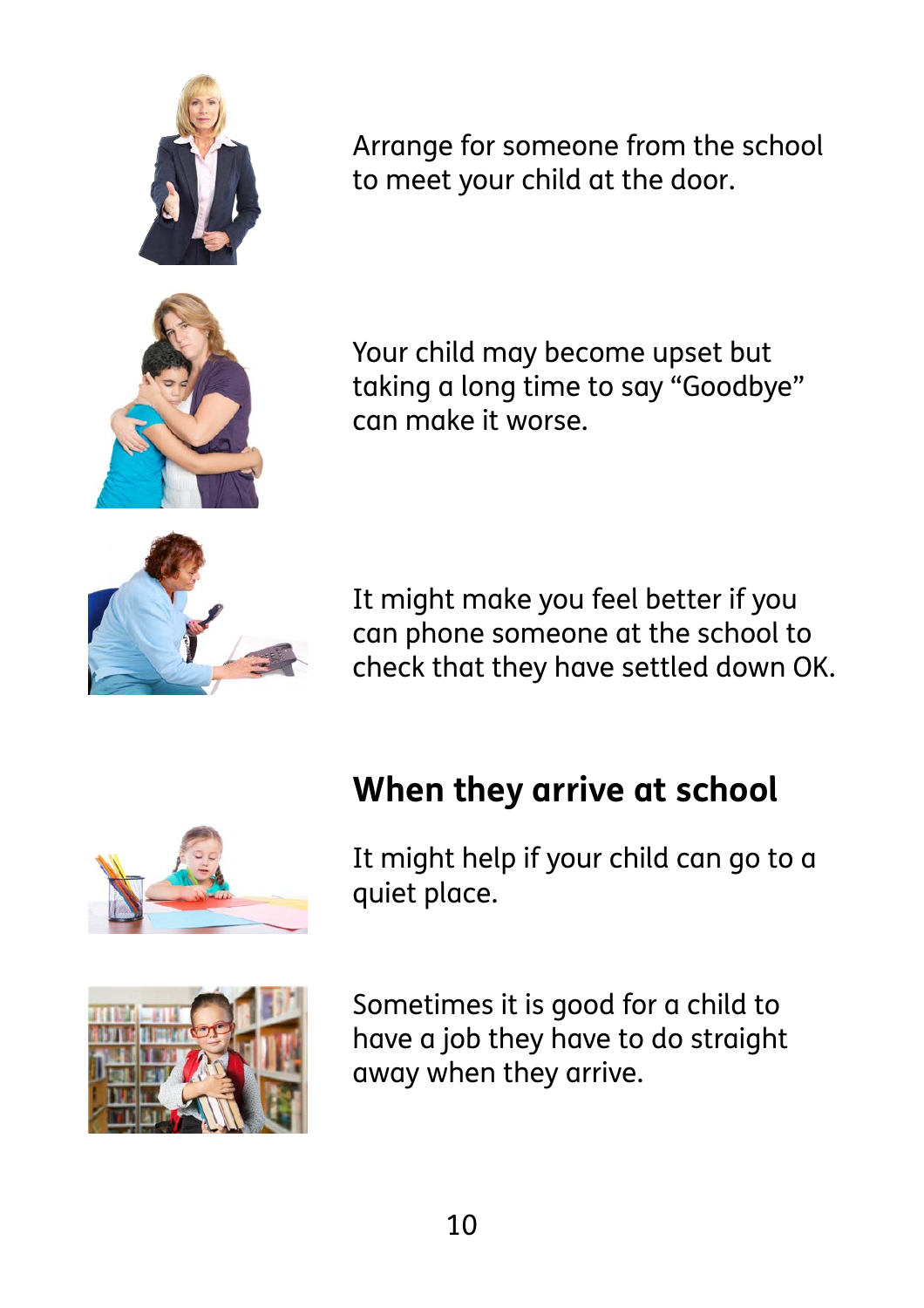#### **Support at school**

Maybe your child could be allowed to go to a special quiet room if they get upset.

Your child could be given a card to show the teacher if they need to leave the lesson.

It may help if your child could go to a person - like the school nurse, if they are getting upset.

#### **Other ways of teaching your child**

Children who cannot go to school should be given a different way of learning by the local council.

This might be a special unit or a service which teaches your child at home.

The school will be able to explain these options to you.